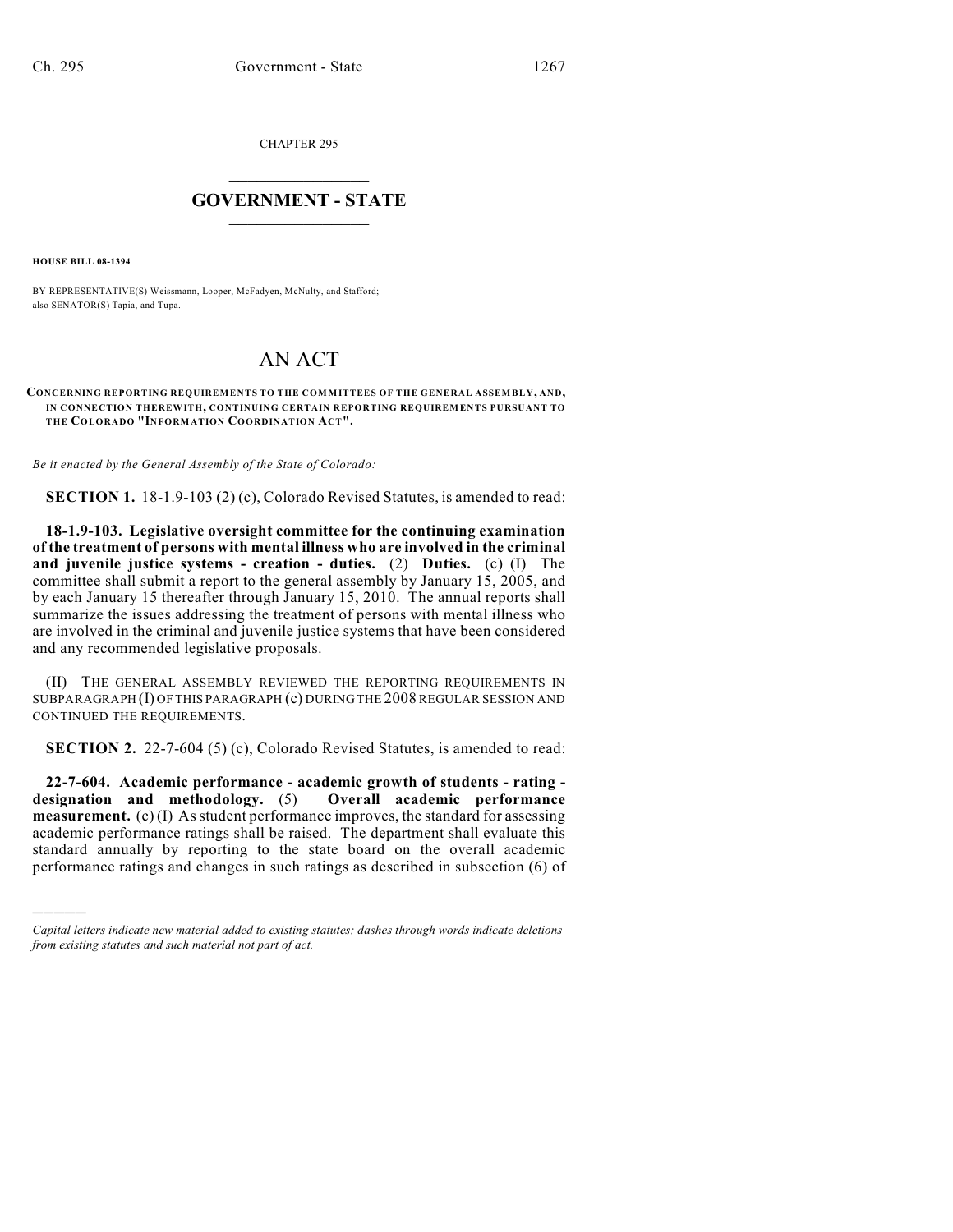1268 Government - State Ch. 295

this section. In February 2005, and in February every three years thereafter, the state board shall report to the education committees of the senate and the house of representatives and to the governor on whether it believes that a new year should be used as the baseline performance year to recalculate the overall standardized, weighted total scores assigned to each academic performance rating. The state board shall not establish a new year as the baseline performance year unless it notifies the education committees of the senate and the house of representatives and the governor on or before February 1 of the year in which school accountability reports would reflect the new baseline performance year.

(II) THE GENERAL ASSEMBLY REVIEWED THE REPORTING REQUIREMENTS TO THE GENERAL ASSEMBLY IN SUBPARAGRAPH (I) OF THIS PARAGRAPH (c) DURING THE 2008 REGULAR SESSION AND CONTINUED THE REQUIREMENTS.

**SECTION 3.** 23-18-202 (2) (a), Colorado Revised Statutes, is amended to read:

**23-18-202. College opportunity fund - appropriations - payment of stipends - reimbursement.** (2) (a) (I) For the state fiscal year commencing July 1, 2005, and for each state fiscal year thereafter, the commission, in consultation with the governing boards and participating private institutions, shall annually estimate the number of undergraduate full-time equivalent students who are eligible for stipends under this part 2 at each state institution of higher education and each participating private institution of higher education. The commission shall annually report the numbers by February 15 to the governor and to the joint budget committee of the general assembly for inclusion in the annual general appropriations act.

(II) THE GENERAL ASSEMBLY REVIEWED THE REPORTING REQUIREMENTS TO THE GENERAL ASSEMBLY IN SUBPARAGRAPH (I) OF THIS PARAGRAPH (a) DURING THE 2008 REGULAR SESSION AND CONTINUED THE REQUIREMENTS.

**SECTION 4.** 24-1-136 (9), Colorado Revised Statutes, is amended to read:

**24-1-136. "Information Coordination Act" - policy - functions of the heads of principal departments.** (9) Whenever any report is required or allowed to be made to the general assembly, the filing of one copy of such report in each house of the general assembly, six copies in the joint legislative library, and four copies with the state librarian for the state publications depository and distribution center, plus copies to those ELECTRONIC NOTIFICATION TO legislators, requesting such, shall be deemed to be sufficient compliance with the direction or authority to make such report. THE ELECTRONIC NOTIFICATION TO THE LEGISLATORS SHALL INCLUDE THE REPORT OR A HYPERLINK TO THE WEB SITE WHERE THE REPORT IS LOCATED. A LEGISLATOR MAY REQUEST DELIVERY OF A HARD COPY OF ANY REPORT.

**SECTION 5.** 24-48.6-104 (3), Colorado Revised Statutes, is amended to read:

**24-48.6-104. Microenterprise development advisory council - creation membership - report.** (3)(a) The council shall produce an annual report detailing the status of microenterprise in Colorado and recommending the best practices available for microenterprise development. The council shall submit a report to the general assembly no later than January 1, 2005, and on January 1 of each year thereafter. The report shall be funded through gifts, grants, and donations.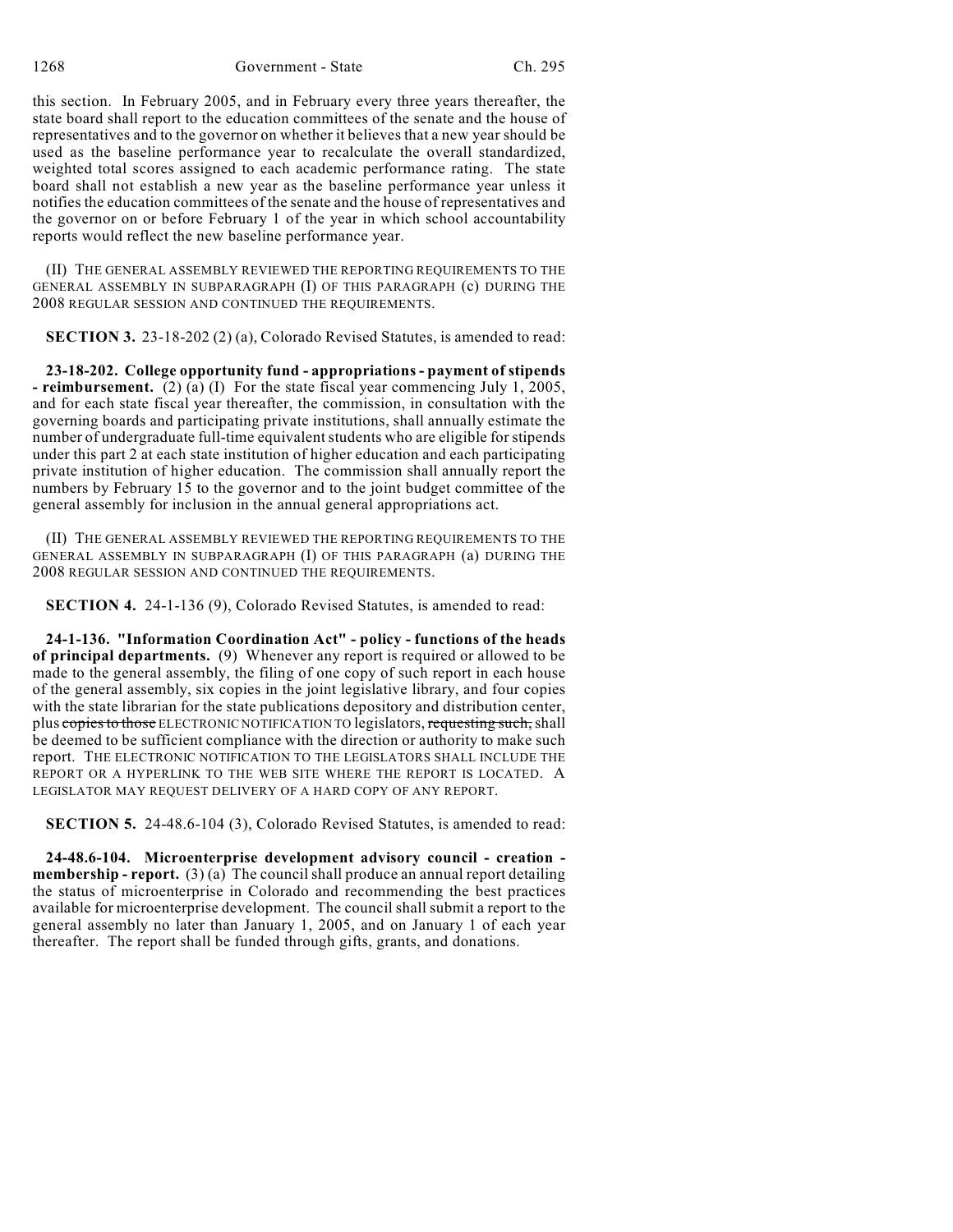(b) THE GENERAL ASSEMBLY REVIEWED THE REPORTING REQUIREMENTS IN PARAGRAPH (a) OF THIS SUBSECTION (3) DURING THE 2008 REGULAR SESSION AND CONTINUED THE REQUIREMENTS.

**SECTION 6.** 24-50-104 (4) (b), Colorado Revised Statutes, is amended to read:

**24-50-104. Job evaluation and compensation.** (4) **Annual compensation process.** (b) (I) The state personnel director shall prepare an annual compensation report based on the analysis of surveys conducted pursuant to paragraph (a) of this subsection (4). The purpose of the annual compensation report shall be to reflect all adjustments necessary to maintain the salary structure, state contributions for group benefit plans, and performance awards for the upcoming fiscal year. The state auditor is responsible for contracting with a private firm to conduct a performance audit of the procedures and application of data, including any survey conducted by the state personnel director. Beginning January 1, 2003, such audits shall be conducted every two years, and beginning January 1, 2005, the audits shall be conducted every four years. A report shall be submitted to the governor and the general assembly by the June 30 immediately following the completion of the audit.

(II) THE GENERAL ASSEMBLY REVIEWED THE REPORTING REQUIREMENTS TO THE GENERAL ASSEMBLY IN SUBPARAGRAPH (I) OF THIS PARAGRAPH (b) DURING THE 2008 REGULAR SESSION AND CONTINUED THE REQUIREMENTS.

**SECTION 7.** 24-76.5-103 (9), Colorado Revised Statutes, is amended to read:

**24-76.5-103. Verification of lawful presence - exceptions - reporting - rules.** (9) It shall be unlawful for an agency or a political subdivision of this state to provide a federal public benefit or a state or local public benefit in violation of this section. ON OR BEFORE JANUARY 15, 2009, AND ON OR BEFORE JANUARY 15 EACH YEAR THEREAFTER, each state agency or department that administers a program that provides state or local public benefits shall provide an annual A report with respect to its compliance with this section to the state, veterans, and military affairs committees of the senate and house of representatives, or any successor committees.

**SECTION 8.** 31-31-811 (2) (b) (III), Colorado Revised Statutes, is amended to read:

**31-31-811. State funding of death and disability benefits.** (2) (b) (III) (A) By September 30, 2001, and by each September 30 thereafter, the board shall submit an annual actuarial valuation report dated January 1 of the year in which the report is submitted for the purposes described in subsection (4) of this section.

(B) THE GENERAL ASSEMBLY REVIEWED THE REPORTING REQUIREMENTS TO THE GENERAL ASSEMBLY IN SUB-SUBPARAGRAPH (A) OF THIS SUBPARAGRAPH (III) DURING THE 2008 REGULAR SESSION AND CONTINUED THE REQUIREMENTS.

**SECTION 9. Effective date.** This act shall take effect at 12:01 a.m. on the day following the expiration of the ninety-day period after final adjournment of the general assembly that is allowed for submitting a referendum petition pursuant to article V, section 1 (3) of the state constitution, (August 6, 2008, if adjournment sine